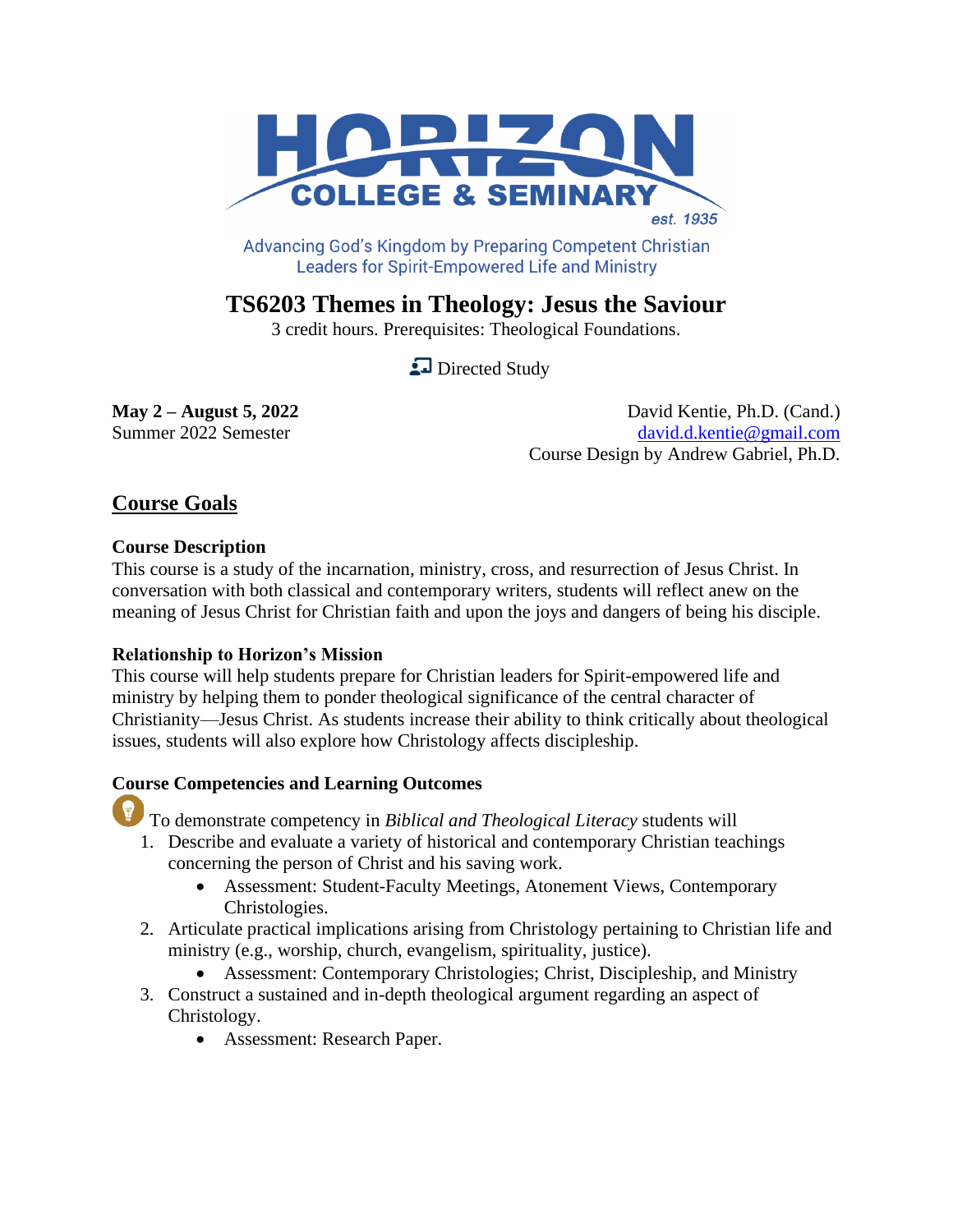# **Course Work**

### **Required Readings**

- Beilby, James K., and Paul Rhodes Eddy, eds. *[The Nature of the Atonement: Four Views](http://books.google.ca/books?id=gCqqsP9I9QAC&lpg=PP1&dq=The%20Nature%20of%20the%20Atonement%3A%20Four%20Views&pg=PP1#v=onepage&q&f=false)*. Downers Grove, IL: IVP Academic, 2006. (ISBN: 0830825703 or ISBN-13: 978-0830825707).Grenz, Stanley J. *[Theology for the Community of God](http://books.google.com/books?id=NAPrXVh_56wC&printsec=frontcover&dq=Theology+for+the+Community+of+God)*.
- Grand Rapids: Eerdmans, 2000.

(ISBN:0802847552 or ISBN-13: 978-0802847553) *\*Note: This book was also used in my Theological Foundations course.*

- Schweitzer, Don. *[Contemporary Christologies: A Fortress Introduction](http://books.google.ca/books?id=CRCT73hCAd4C&lpg=PP1&dq=Contemporary%20Christologies%3A%20A%20Fortress%20Introduction&pg=PP1#v=onepage&q&f=false)*. Minneapolis: Fortress, 2010. (ISBN: 978-0800664633)
- Wilson, Jonathan R. *[God So Loved the World: A Christology for Disciples](http://books.google.ca/books?id=l0pL3ZGECvkC&lpg=PP1&dq=God%20So%20Loved%20the%20World%3A%20A%20Christology%20for%20Disciples&pg=PP1#v=onepage&q&f=false)*. Grand Rapids: Baker Academic, 2001. (ISBN-10: 0801022770 or ISBN-13: 978-0801022777).

### **Other Important Resources for this Course**

- McKim, Donald. *[Westminster Dictionary of Theological Terms](http://books.google.com/books?id=jRQw9OiemgsC&pg=PP1&dq=Westminster+Dictionary+of+Theological+Terms&lr=)*. Louisville, KY: Westminster John Knox, 1996. (ISBN: 0664255116 or ISBN-13: 978-0664255114)
- Your denomination's and the [Evangelical Fellowship of Canada's statements of faith.](http://www.evangelicalfellowship.ca/NetCommunity/Page.aspx?pid=265) \*These statements of faith are not required for a specific assignment, but you should refer to them throughout the course to get a sense of what your denomination and evangelicals in general have to say regarding Christ.

\*\*While students have the benefit of accessing their textbooks online through the **Digital** [Theological Library,](https://saskatoon.mlasolutions.com/m5/catalog/(S(3h21syce2tpjqj0wea2rbnzr))/Default.aspx?installation=HRZN) they will not have access to the Digital Theological Library upon graduation. Therefore, we encourage students to purchase select textbooks to build their personal library. For your convenience, Horizon has partnered with Kennedy's Parable to provide textbooks.

### **Course Assignments and Activities**

### *1. Student-Faculty Meetings* – 10%

As soon as you are done the readings for each of the first two assignments, and before you write your papers, you will arrange to meet with your professor (and potentially other students taking the course). At each meeting you will discuss the reading for the coming assignment. You should prepare notes and questions for your discussion, but you do not need to hand these in. Since this is a discussion, your professor may also ask you questions during the discussion. Your grade will be assigned based on evidence of your thoughtful reflection on the textbooks as you demonstrate your ability to articulate your thoughts and to ask the appropriate critical questions.

- Related learning outcome: 1
- **Assignment Length:** ~30 minutes each.
- **Due date:** by May 18 and June 15 at the latest.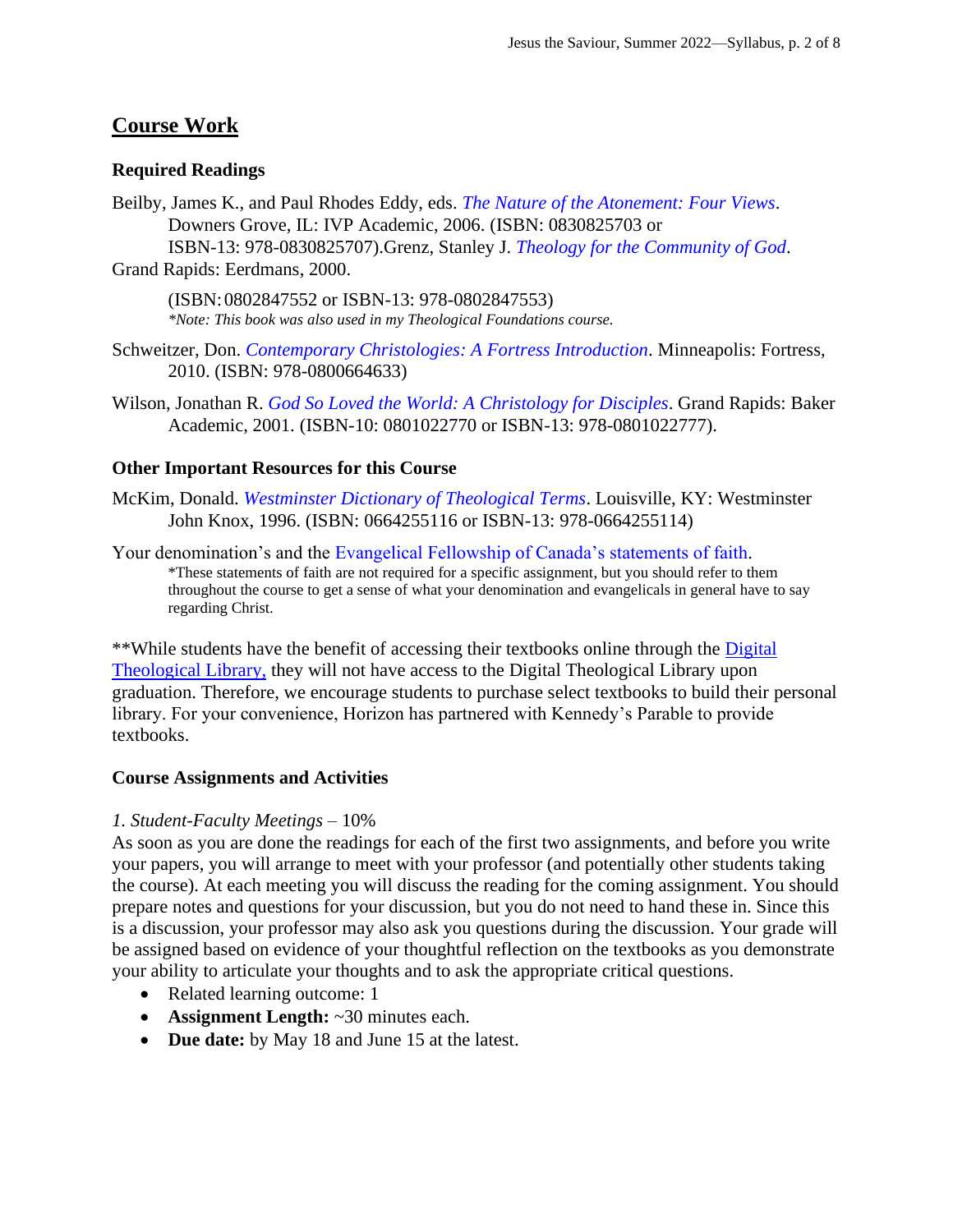#### *2. Atonement Views* – 20%

After you have read the whole of *The Nature of the Atonement* write a **1800 word review** of the book (**about 6 pages**). In your paper you should (1) describe each of the four views that are presented in the book (about 1 page per view) and (2) give an evaluation of which view you found most helpful for explaining the significance of Christ's saving work (about 2 pages). In your evaluation, you should include comments regarding what you perceive to be the most prominent strengths and weaknesses of the various views.

- Related learning outcome: 1
- **Assignment Length:** 6 pages.
- **Due date:** May 20

### *3. Contemporary Christologies* – 25%

For this assignment you will read:

a) part 3 (=ch 9-12) in Grenz, *Theology for the Community of God*.

b) All of Schweitzer, *Contemporary Christologies*.

Be sure to use (and cite) both Grenz and Schweitzer in your paper. Grenz will offer you a historical and evangelical approach to Christ and his saving work. Using your reading from Grenz you will offer an evaluation of the five contemporary types of Christology that Schweitzer outlines in his book. Your paper should be **2100 words** (**about 7 pages**). In your paper you should both (1) describe how each of the five types of Christology understand the person and work of Christ, and (2) evaluate both the strengths and weaknesses of these contemporary forms of Christology. In your evaluation, you should include consideration of implications for Christian living and ministry. As far as your paper's structure is concerned, you might describe the five forms first before offering an evaluation of all of the views all at once, or you might choose to describe and evaluate one view at a time.

- Related learning outcomes: 1, 2
- **Assignment Length:** 7 pages.
- **Due date:** June 17

### *4. Christ, Discipleship, and Ministry* – 15%

After reading Wilson, *God So Loved the World*, you will write a **1200 word** paper (about **4 pages**). In your paper you will discuss what you think are the most important implications for discipleship and ministry (e.g., issues pertaining to worship, church, evangelism, spirituality, justice) that arise from studying the person and work of Christ. Please note (!), this paper is *not*  meant to be a review *nor* an evaluation of Wilson's book. Nevertheless, you should draw primarily from Wilson's book. You are also welcome (though not required) to draw on your previous readings from this course.

- Related learning outcome: 2.
- **Assignment Length:** 4 pages.
- **Due date:** July 8

### *5. Research Paper* – 30%

The topic of your research paper should be related to some aspect of the person or saving work of Christ. You may write either a response to a heresy paper, an historical theology paper, or a general theological research paper. This assignment should be characterized by critical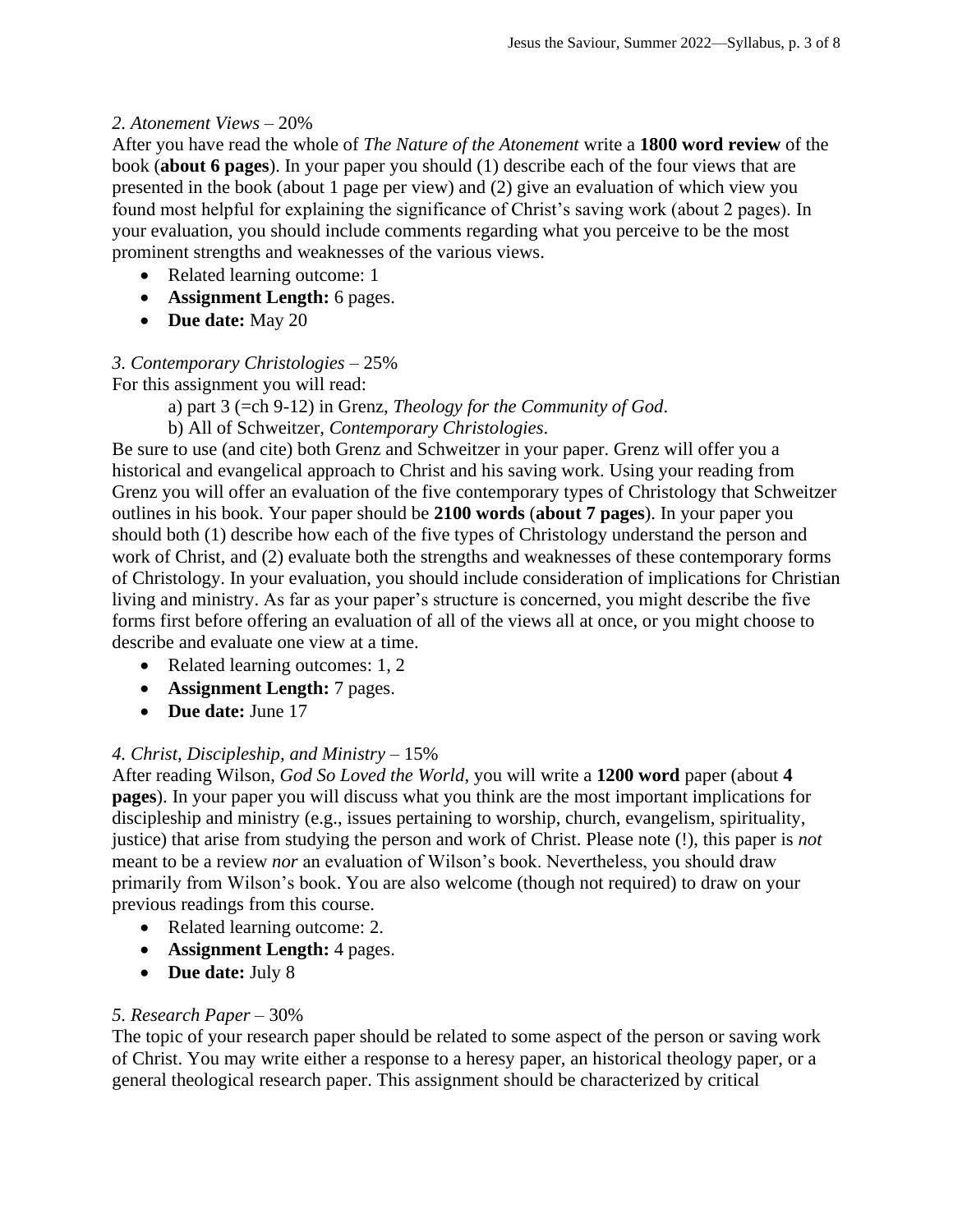theological reflection and not just a matter of reporting what others have said. As you write your paper:

- Note the lesson on Populi called "Notes Regarding Your Research Paper."
- Aim for **4000 words** (about 13 pages), not including your **footnotes and bibliography** (include both of these with your paper).
- Record the **word count** for your paper after your conclusion.
- Aim to use at least  $12$  [scholarly](https://www.uvic.ca/library/help/tips/scholvpop/index.php)<sup>1</sup> sources (dictionary definitions do not count as sources).

• Your sources should include at least two journal<sup>2</sup> articles, two books, and one [web page.](http://guides.theology.library.emory.edu/content.php?pid=67343&sid=497415) Failure to follow these simple guidelines warrants a grade reduction.

- Related learning outcome: 3.
- **Assignment Length:** 13 pages.
- **Due date:** July 29

### **Course Outline**

| Week $1-3$ | Student-Faculty Meeting 1, by May 18 (at the latest)<br>Atonement Views, due May 20              |
|------------|--------------------------------------------------------------------------------------------------|
| Weeks 4-7  | Student-Faculty Meeting 2, by June 15 (at the latest)<br>Contemporary Christologies, due June 17 |

Weeks 8-10 Christ, Discipleship, and Ministry, **due July 8**

Weeks 11-13 Research Paper, **due July 29**

• Assignments will not be accepted after August 5, 2022.

| 1. Student Faculty Meetings           | 1 <sub>hr</sub>              | by May 18 and June 15 | 10% |
|---------------------------------------|------------------------------|-----------------------|-----|
| 2. Atonement Views                    | $27$ hrs                     | May $20$              | 20% |
| 3. Contemporary Christologies         | $34$ hrs                     | June 17               | 25% |
| 4. Christ, Discipleship, and Ministry | $23$ hrs                     | July 8                | 15% |
| 5. Research Paper                     | $39$ hrs                     | July 29               | 30% |
|                                       | Total = $\vert \sim 124$ hrs |                       |     |

#### **Estimate of Time Investment** (individual time investments may vary)

<sup>&</sup>lt;sup>1</sup> "Scholarly" sources generally include articles published in academic journals and academic books (a book is often not 'academic' if it does not have footnotes or endnotes). You are welcome to use magazine articles and [web](http://guides.theology.library.emory.edu/content.php?pid=67343&sid=497415)  [pages,](http://guides.theology.library.emory.edu/content.php?pid=67343&sid=497415) but these will often not count as scholarly sources.

<sup>&</sup>lt;sup>2</sup> There are a number of excellent databases available for searching the contents of many journals at one time. If you request a password from th[e Horizon librarian,](mailto:library@horizon.edu) you can access many journals online through the electronic search databases once you login to the **STU Library page** (se[e this video\)](http://screencast.com/t/YdxLTQ2JIx). An internet search can help you as well (although this would not be as helpful).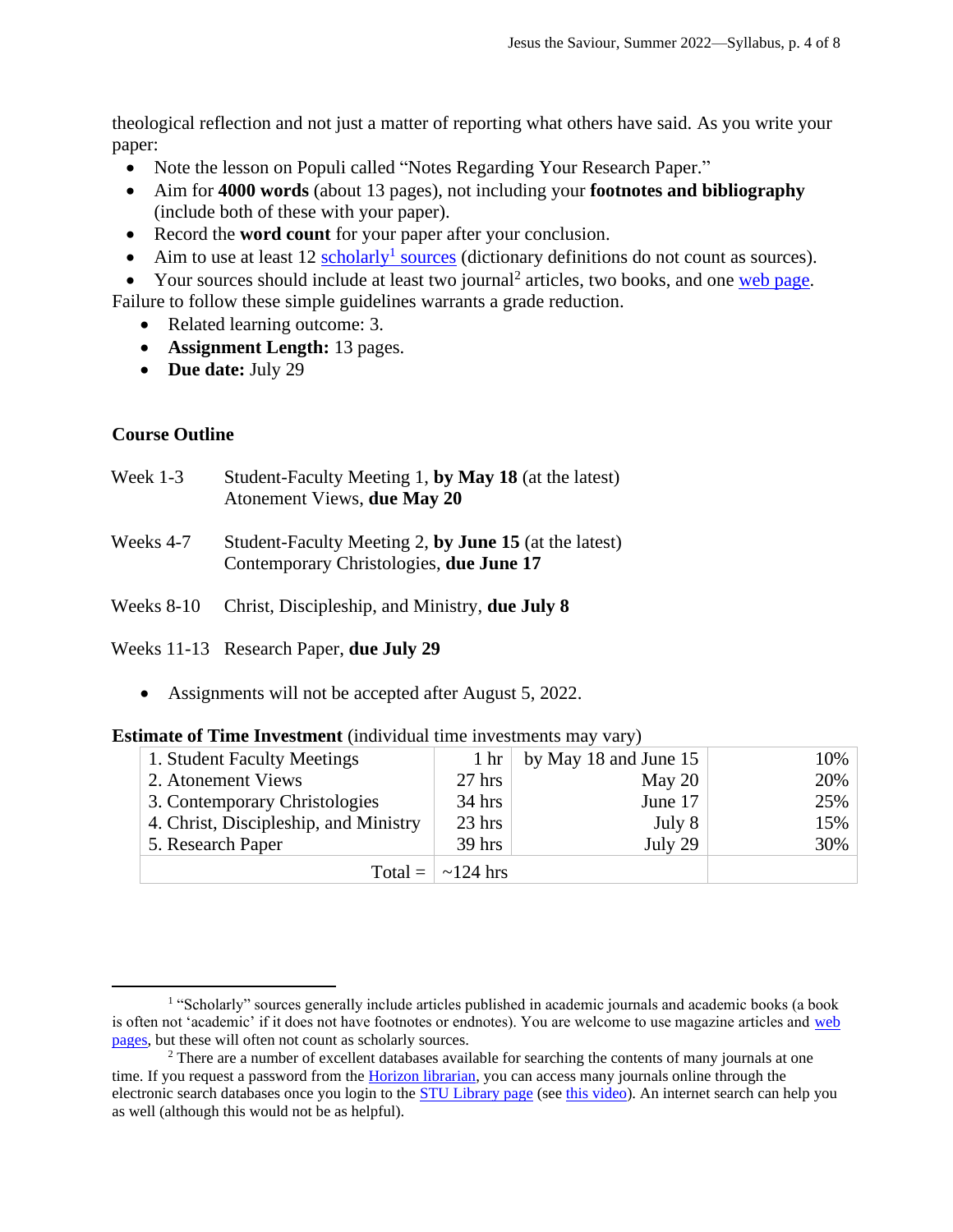# **Academic Policies**

#### **General Guidelines for the Submission of Written Work**

*Formatting Papers* 

- Papers should be typed, double-spaced and follow the appropriate formatting guidelines (e.g. 1 inch margins).
- Follow the [Horizon Format Guide](https://www.horizon.edu/students/resources/) consistently.
- The length of papers should fall within  $+/-10\%$  of the stated length. Papers that fall outside the length guidelines may not be graded and will receive a grade reduction.

Failure to follow these guidelines warrants a grade reduction.

#### *Submitting Your Assignments*

Assignments should be submitted via [Populi.](https://horizon.populiweb.com/) The resource at this link [https://support.populiweb.com/hc/en-us/articles/223792507-How-to-submit-work-for](https://support.populiweb.com/hc/en-us/articles/223792507-How-to-submit-work-for-assignments)[assignments](https://support.populiweb.com/hc/en-us/articles/223792507-How-to-submit-work-for-assignments) explains how to submit assignments on Populi (the link to the video is also available on the info tab of the Populi course page). When you submit electronic files, please name them as follows: (example) **Tim Brown** – **Research Paper**

#### **Late Assignments and Extensions**

All assignments are due when stated by the professor or, if not specified, within 8 weeks after the first day of class. Please contact the professor well in advance if you would like to request an adjustment to any of your due dates. A late penalty will be assessed for all overdue assignments: 1-3 days late, penalty of 10%; 4-6 days late, penalty of 20%. After six days late, an assignment receives a grade of 0.

| $\mathsf{argmin}_{\mathsf{S}}$ |            |            |
|--------------------------------|------------|------------|
| Grade                          | Percentage | <b>GPA</b> |
| $A+$                           | 97-100%    | 4          |
| A                              | 93-96%     | 4          |
| $A-$                           | 90-92%     | 3.7        |
| $B+$                           | 87-89%     | 3.3        |
| B                              | 83-86%     | 3.0        |
| $B-$                           | 80-82%     | 2.7        |
| $C+$                           | 77-79%     | 2.3        |
| $\mathbf C$                    | 73-76%     | 2.0        |
| $\overline{C}$                 | 70-72%     | 1.7        |
| $D+$                           | 67-79%     | 1.3        |
| D                              | 63-66%     | 1.0        |
| D-                             | 60-62%     | 0.7        |
| $\mathbf{F}$                   | $<,60\%$   | 0          |

#### **Grading**

#### **Academic Honesty**

Horizon uses the University of Saskatchewan definition of plagiarism described as "the presentation of the work or idea of another in such a way as to give others the impression that it is the work or idea of the presenter. Adequate attribution is required. What is essential is that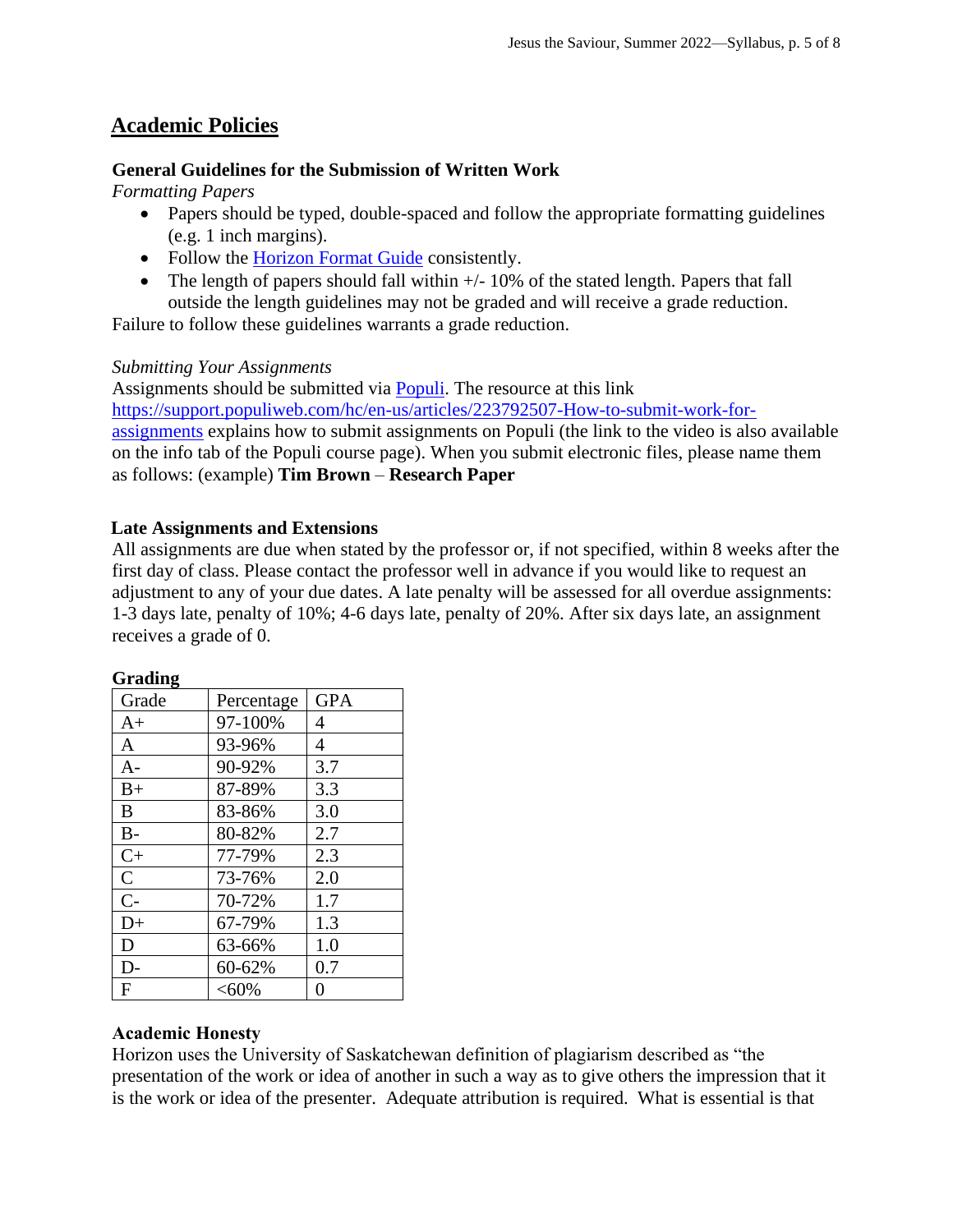another person have no doubt which words or research results are the student's and which are drawn from other sources" (Office of the University Secretary, 2012). Students are expected to give due recognition to sources from which all substantial phrases, sentences or even ideas are drawn. Note also that you may not submit work done in one course to satisfy the requirements of another course (unless both instructors agree beforehand to accept such work). See [here](http://www.turnitin.com/assets/en_us/media/plagiarism_spectrum.php) for examples of plagiarism and further guidelines in the College [Student Handbook.](https://www.horizon.edu/students/resources/)

#### **Disability Services Information**

If you would benefit from learning accommodations due to pre-existing physical or mental health conditions or learning disabilities, contact the Academic or Student Life departments at the beginning of the course. Horizon will work to meet your learning and/or physical needs where possible. If any conditions arise during the course that you wish to disclose, please contact us as soon as possible. In all cases you will need to provide current [documentation](https://www.horizon.edu/students/support/) of the disability or condition you wish to disclose. Horizon takes appropriate care to ensure confidentiality about any such disclosures. For more information, contact Bob Williamson, Dean of Students, at [bwilliamson@horizon.edu;](mailto:bwilliamson@horizon.edu) or Leanne Bellamy, Academic Coach, at [lbellamy@horizon.edu.](mailto:lbellamy@horizon.edu)

#### **Bibliography**

*\*Note: Many of the books in the bibliography of your "Theological Foundations" syllabus will have helpful sections on Christ and his saving work.*

- Adams, Marilyn McCord. *Christ and Horrors: The Coherence of Christology*. Cambridge: Cambridge University Press, 2006.
- Anselm of Canterbury. *Cur Deus Homo*. In *The Major Works*, ed. Brian Davies and G. R. Evans. Oxford: Oxford University Press, 1998.
- Aulén, Gustaf. *Christus Victor: An Historical Study of the Three Main Types of the Idea of Atonement*. Translated by A. G. Herbert. New York, NY: Macmillan, 1969.
- Baker, Mark D., and Joel B. Green. *Recovering the Scandal of the Cross: Atonement in New Testament and Contemporary Contexts*. 2nd ed. Downers Grove, IL: IVP Academic, 2011.
- Balthasar, Hans Urs von. *Explorations in Theology I: The Word Made Flesh*. San Francisco: Ignatius Press, 1989.
- Barth, Karl. *Church Dogmatics, Volume IV: The Doctrine of Reconciliation*. 4 parts. Translation edited by G. W. Bromiley and T. F. Torrance. Edinburgh: T & T Clark, 1957-1975.
- Bloesch, Donald G. *Jesus Christ: Savior and Lord*. Christian Foundations. Downers Grove, IL: IVP Academic, 1998.
- Bockmuehl, Markus, ed. *The Cambridge Companion to Jesus*. Cambridge: Cambridge University Press, 2001.
- Boersma, Hans. *Violence, Hospitality, and the Cross: Reappropriating the Atonement Tradition.*  Grand Rapids, MI: Baker Academic, 2004.
- Boff, Leonardo. *Jesus Christ Liberator: A Critical Christology for Our Time*. Translated by Patrick Hughes. Maryknoll, NY: Orbis, 1978.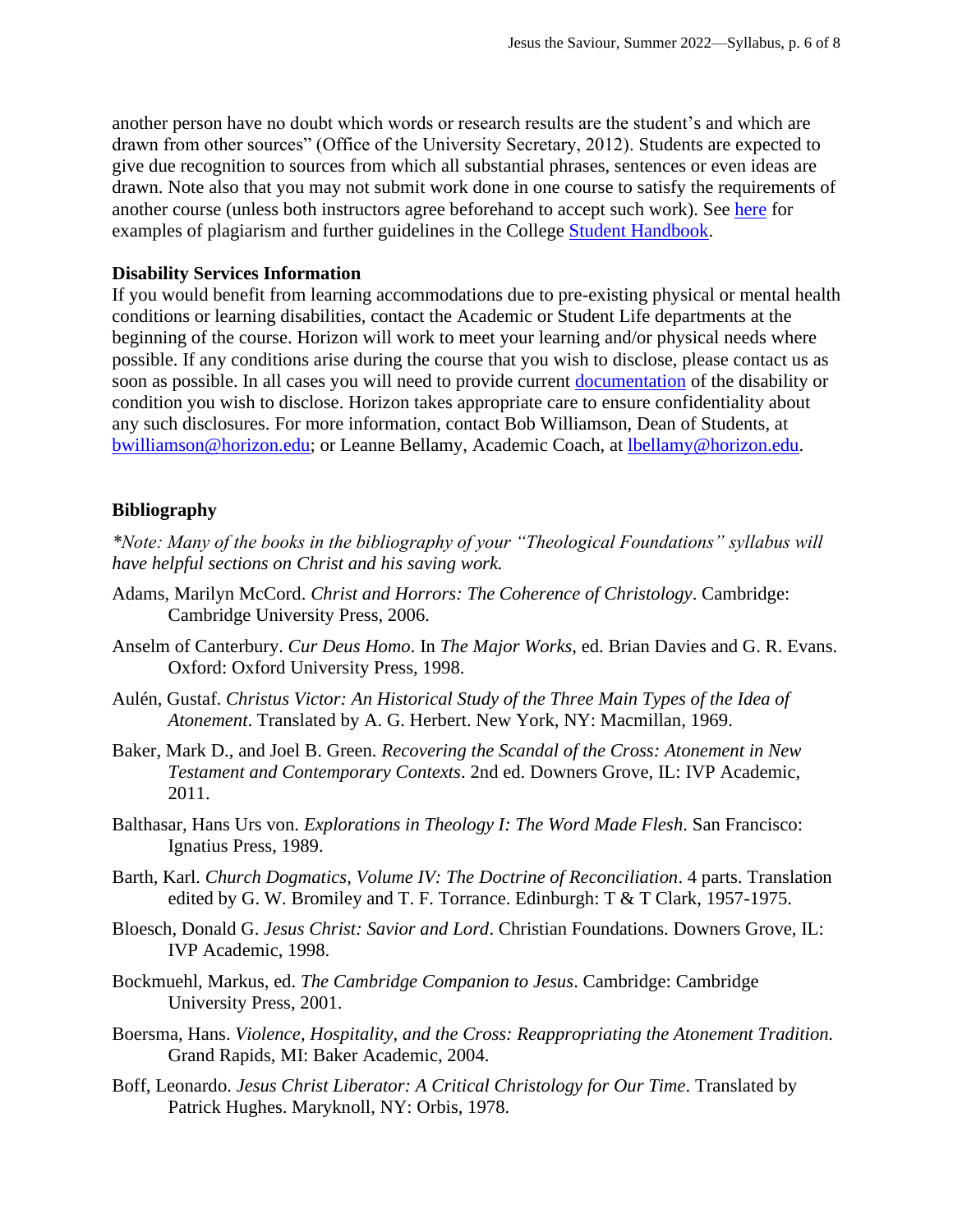- Chung, Sung Wook, ed. *Christ the One and Only: A Global Affirmation of the Uniqueness of Jesus Christ*. Grand Rapids, MI: Baker Academic, 2005.
- Cole, Graham A. *God the Peacemaker: How Atonement Brings Shalom*. New Studies in Biblical Theology, 25. Downers Grove, IL: InterVarsity, 2009.

\_\_\_\_\_\_\_\_. *The God Who Became Human: A Biblical Theology of Incarnation*. New Studies in Biblical Theology. Downers Grove, IL: IVP Academic, 2013.

- Craig, William Lane. *Atonement and the Death of Christ: An Exegetical, Historical, and Philosophical Exploration*. Waco, TX: Baylor University Press, 2020.
- Crisp, Oliver. *Approaching the Atonement: The Reconciling Work of Christ*. Downers Grove, IL: IVP Academic, 2020.

\_\_\_\_\_\_\_. *Word Enfleshed: Exploring the Person and Work of Christ*. Grand Rapids: Baker Academic, 2016.

- Crysdale, Cynthia S.W. *Embracing Travail: Retrieving the Cross Today*. New York: Continuum, 2000.
- Demarest, Bruce. *The Cross and Salvation: The Doctrine of Salvation*. Foundations of Evangelical Theology. Wheaton, IL: Crossway, 1997.
- Duby, Steven J. *Jesus and the God of Classical Theism: Biblical Christology in Light of the Doctrine of God*. Grand Rapids: Baker Academic, 2022.
- Eberhart, Christian A. *The Sacrifice of Jesus: Understanding Atonement Biblically*. Minneapolis, MN: Fortress, 2011.
- Erickson, Millard J. *The Word Became Flesh: A Contemporary Incarnational Christology*. Grand Rapids: Baker Academic, 1996.
- Evans, C. Stephan, ed. *Exploring Kenotic Christology: The Self-Emptying of God*. Oxford: Oxford University Press, 2006.
- Gunton, Colin E. *The Actuality of Atonement: A Study of Metaphor, Rationality and the Christian Tradition*. London: T & T Clark, 1988.
- Habets, Myk. *The Anointed Son: A Trinitarian Spirit Christology*. Princeton Theological Monograph Series. Eugene, OR: Pickwick, 2010.
- Heim, S. Mark. *Saved from Sacrifice: A Theology of the Cross*. Grand Rapids, MI: Eerdmans, 2006.
- Holmes, Stephen R. *The Wondrous Cross: Atonement and Penal Substitution in the Bible and History*. London: Paternoster, 2007.
- Horton, Michael S. *Lord and Servant: A Covenant Christology*. Louisville, KY: Westminster John Knox, 2005.
- Inbody, Tyron. *The Many Faces of Christology*. Nashville, TN: Abingdon, 2002.
- Jeffery, Steve, Michael Ovey, and Andrew Sach. *Pierced for Our Transgressions: Rediscovering the Glory of Penal Substitution*. Wheaton, IL: Crossway, 2007.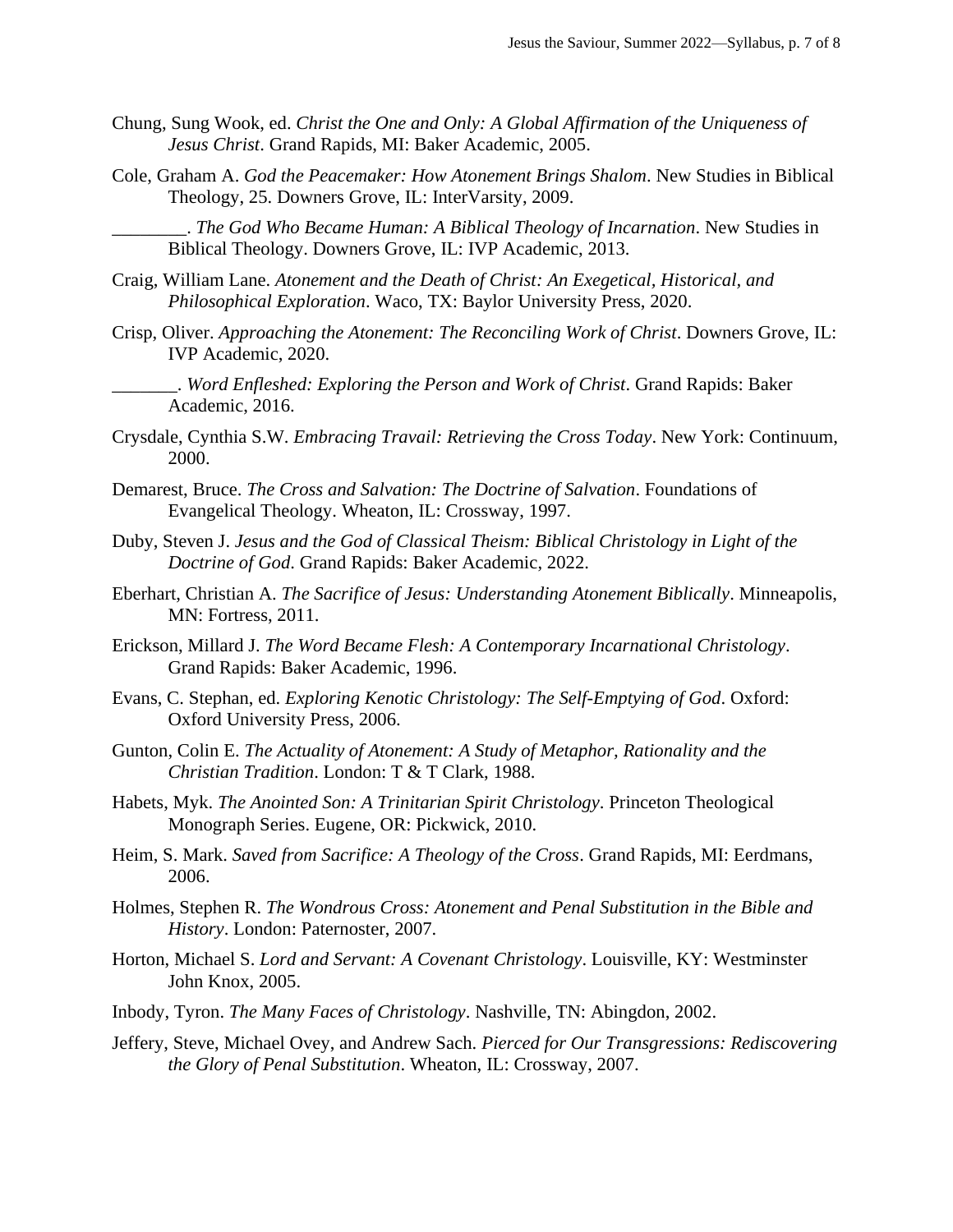- Jersak, Brad, and Michael Hardin, eds. *Stricken by God? Nonviolent Identification and the Victory of Christ*. Grand Rapids, MI: Eerdmans, 2007.
- Johnson, Elizabeth A. *Consider Jesus: Waves of Renewal in Christology*. New York: Crossroad, 1990.
- Kärkkäinen, Veli-Matti. *Christology: A Global Introduction: An Ecumenical, International, and Contextual Perspective*. 2nd ed. Grand Rapids: Baker Academic, 2016.
- Macchia, Frank D. *Jesus the Spirit Baptizer: Christology in Light of Pentecost*. Grand Rapids: Eerdmans, 2018.
- Moltmann, Jürgen. *The Way of Jesus Christ: Christology in Messianic Dimensions*. Translated by Margaret Kohl. Minneapolis, MN: Fortress, 1990.
- Moulaison, Jane Barter. *Thinking Christ: Christology and Contemporary Critics*. Minneapolis, MN: Fortress, 2012.
- O'Collins, Gerald. *Christology: A Biblical, Historical, and Systematic Study of Jesus*. 2nd ed. Oxford: Oxford University Press, 2009.
- Pannenberg, Wolfhart. *Jesus: God and Man*. 2nd ed. Translated by Lewis L. Wilkins and Duane A. Priebe. Philadelphia: Westminster, 1977.
- Placher, William C. *Jesus the Savior: The Meaning of Jesus Christ for Christian Faith*. Louisville, KY: Westminster John Knox, 2001.
- Packer, J. I., and Mark Dever. *In My Place Condemned He Stood: Celebrating the Glory of the Atonement*. Wheaton, IL: Crossway, 2008.
- Park, Andrew Sung. *Triune Atonement: Christ's Healing for Sinners, Victims, and the Whole Creation*. Louisville, KY: Westminster John Knox, 2009.
- Peterson, Robert A. *Salvation Accomplished by the Son: The Work of Christ*. Wheaton, IL: Crossway, 2012.
- Ramm, Bernard L. *An Evangelical Christology: Ecumenic and Historic*. Nashville, TN: Thomas Nelson, 1985.
- Reed, Rodney L., and David K. Ngaruiya, eds. *Who Do You Say That I Am? Christology in Africa*. Africa Society of Evangelical Theology Series. Carlisle, UK: Langham Global Library, 2021.
- Rutledge, Fleming. *The Crucifixion: Understanding the Death of Jesus Christ*. Grand Rapids: Eerdmans, 2015.
- Sanders, Fred, and Klaus Issler. *Jesus in Trinitarian Perspective: An Introductory Christology*. Nashville, TN: B & H Academic, 2007.
- Sanders, John, ed. *Atonement and Violence: A Theological Conversation*. Nashville, TN: Abingdon, 2006.
- Schwarz, Hans. *Christology*. Grand Rapids, MI: Eerdmans, 1998.
- Schweitzer, Don. *Jesus Christ for Contemporary Life: His Person, Work, and Relationships*. Eugene, OR: Cascade, 2012.